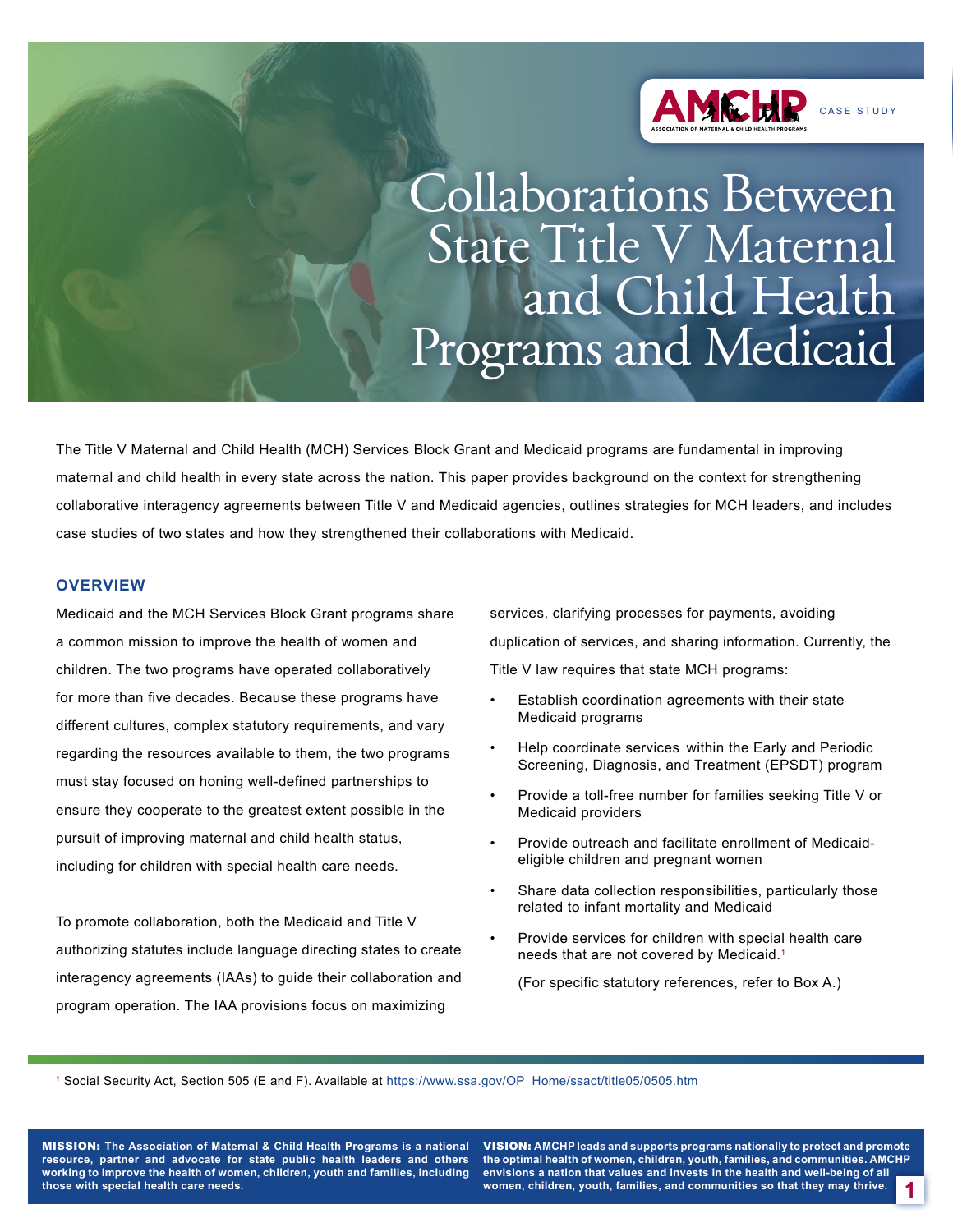The Code of Federal Regulations also delineates specific

Medicaid state plan requirements for the content of

agreements between Medicaid and Title V grantees. All IAAs

must include the following elements:

- 1. The mutual objectives and responsibilities of each party to the arrangement;
- 2. The services each party offers under certain circumstances;
- 3. The cooperative and collaborative relationships at the state level;
- 4. The types of services to be provided by local agencies; and
- 5. Methods for

(i) Early identification of individuals under 21 in need of medical or remedial services;

(ii)Reciprocal referrals;

(iii) Coordinating plans for health services provided or arranged for beneficiaries;

(iv) Payment or reimbursement;

(v)Exchange of reports of services furnished to beneficiaries;

(vi) Periodic review and joint planning for changes in the agreements;

(vii) Continuous liaison between the parties, including designation of state and local liaison staff; and

(viii) Joint evaluation of policies that affect the cooperative work of the parties.<sup>2</sup>

## **WHY COLLABORATE?**

A 2008 study of state Medicaid and Title V partnerships

determined that IAAs support collaboration in several

important ways:

- They provide a formal structure that delineates the programmatic and administrative responsibilities of each agency.
- They provide continuity in the way policies are implemented over time.
- They integrate a system of communication and accountability between programs.

The study found that "bolstered by these IAAs, strong partnerships have been established on the state level that address, and often go beyond, the legislative requirements."3

However, a more recent review in 2017 found wide variation in the timeliness and thoroughness of state Title V/Medicaid interagency agreements.4 This finding, along with rapidly changing state health care environments, presents a window of opportunity to use new strategies to revisit and strengthen collaborations between these programs.



<sup>2</sup> Code of Federal Regulations. § 431.615 *Relations with state health and vocational rehabilitation agencies and Title V grantees. Available at:* <https://www.law.cornell.edu/cfr/text/42/431.615>

3 U.S. Department of Health and Human Services. (2008). *State MCH/Medicaid coordination: A review of Title V and Title XIX interagency agreements (2nd edition).*

4 National Academy for State Health Policy. (April 3, 2017). *Strengthening the Title V-Medicaid partnership: Strategies to support the development of robust interagency agreements between Title V and Medicaid.* Available at [https://nashp.org/wp-content/uploads/2017/04/](https://nashp.org/wp-content/uploads/2017/04/Strengthening-the-Title-V-Updated.pdf) [Strengthening-the-Title-V-Updated.pdf](https://nashp.org/wp-content/uploads/2017/04/Strengthening-the-Title-V-Updated.pdf). **2**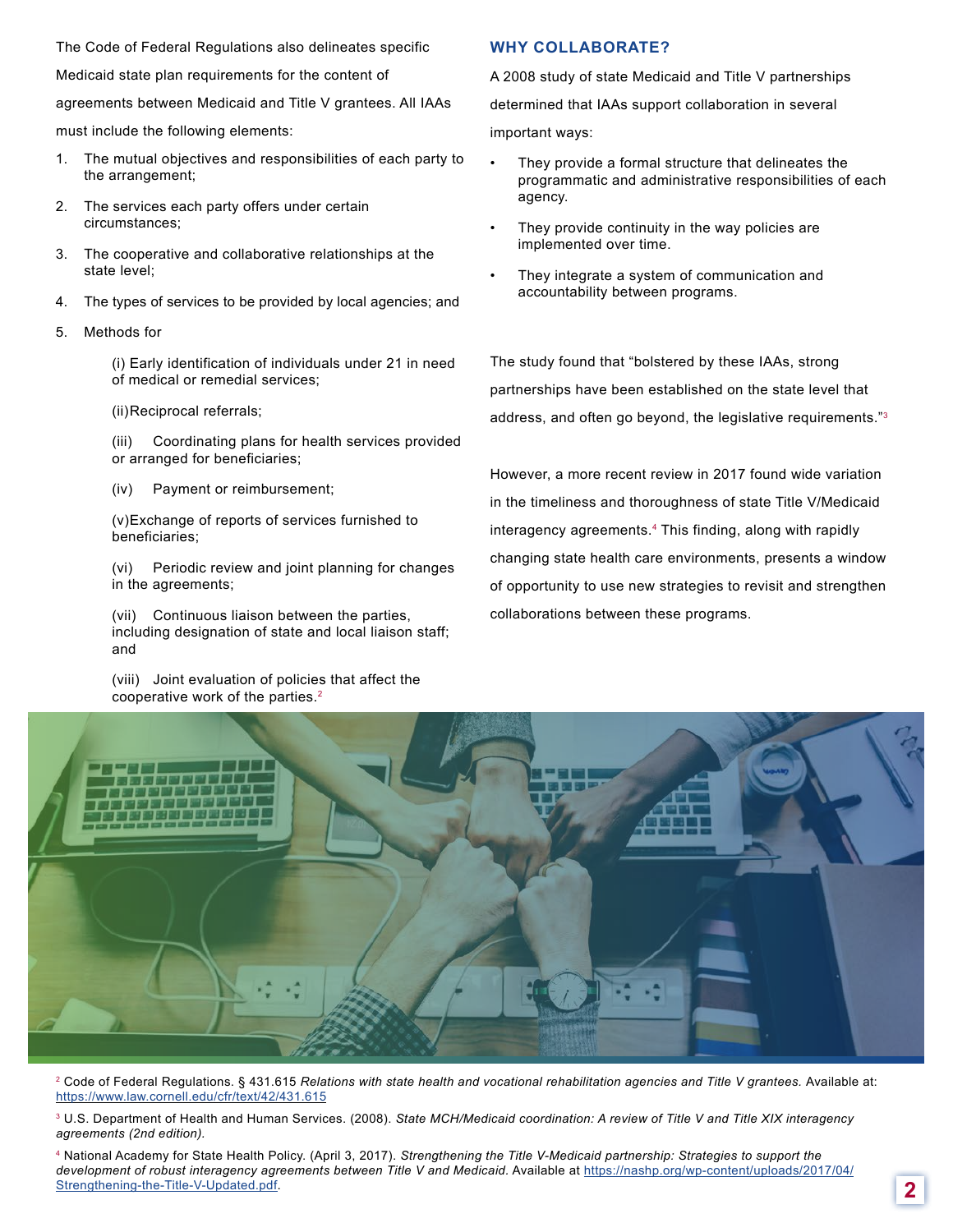### **OPPORTUNITIES FOR ACTION: AN OVERVIEW OF STRATEGIES**

The following six strategies are useful for strengthening collaborations between state Title V programs and Medicaid:

- Strategy 1: Examine the current context for Medicaid
- Strategy 2: Start with relationships: Emphasize a shared mission and acknowledge resource imbalances and possible cultural differences
- Strategy 3: Ground your approach in the spirit of the statute, but lead with a value proposition, not a legislative mandate
- Strategy 4: Assess the status of your IAA: Does it meet legislative requirements? What components are missing? What could be improved?
- Strategy 5: Utilize available technical assistance resources
- Strategy 6: Highlight the successes

## **STRATEGY 1: EXAMINE THE MEDICAID CONTEXT**

Although the Title V MCH Block Grant and the Medicaid program share the same mission, leaders must understand the key differences between these programs to forge successful collaborations.

*Differences Between Medicaid and the Title V MCH Block Grant* Medicaid provides insurance coverage to about 74 million Americans (1 out of 5) and is especially vital for MCH populations. Medicaid provides coverage for nearly half of all births in a typical state, and for 76 percent of children living in poverty and 48 percent of children with special health care needs.5 In total, approximately 37 million children, many with special health care needs, and more than 25 million lowincome women receive Medicaid coverage.

Core Medicaid medical services are set by statute, although some states have flexibility to add optional services and shape delivery systems. Total Medicaid spending was \$553

billion in fiscal year 2016; the federal government paid 63 percent, and the states paid 37 percent.<sup>6</sup> Thus, Medicaid is by far the largest payer of MCH services, which include primary and preventive care, family planning, maternity care, and specialized services for children with special health care needs. Eligibility for Medicaid is defined in the statute; services are generally restricted to individuals in poor or nearpoor families.

In contrast, Title V has a statutory mission to improve the health of *all* women and children and allows states considerable flexibility to determine the services provided, including direct, enabling, and population-based services. Title V had a federal appropriation in 2018 of \$652 million, which generated an additional \$2.6 billion in state matching funds and \$2.1 billion in program income.<sup>7</sup> Even with the partnership funds, the Title V budget represents only 1 percent of total Medicaid funding. Over the past few decades, as Medicaid coverage expanded, many state Title V programs have shifted away from directly providing health care services and have instead embraced more population-based and infrastructure building services. Some states continue to utilize Title V funds to support medical services and fill gaps in services not paid for by Medicaid or for populations that remain ineligible or unable to pay for health insurance. Although Medicaid programs have far greater financial resources than Title V, the inherent flexibility of Title V can benefit new collaborations.

When approaching Medicaid colleagues, Title V leaders need to be mindful that traditionally many peers in Medicaid have felt that federal government regulations and directives inhibit their flexibility. Medicaid professionals also are highly sensitive to 'unfunded mandates.' In other words, they have hesitations about requirements to provide a new service

5 Kaiser Family Foundation. (April 12, 2018). *10 things to know about Medicaid: Setting the facts straigh*t, April 12, 2018. Available at [https://](https://www.kff.org/medicaid/issue-brief/10-things-to-know-about-medicaid-setting-the-facts-straight/) [www.kff.org/medicaid/issue-brief/10-things-to-know-about-medicaid-setting-the-facts-straight/.](https://www.kff.org/medicaid/issue-brief/10-things-to-know-about-medicaid-setting-the-facts-straight/)

7 Title V Federal-State Partnership FY 2018 Expenditures. Available at <https://mchb.tvisdata.hrsa.gov/> **3**

<sup>&</sup>lt;sup>6</sup> Kaiser Family Foundation. (October 25, 2018). Medicaid enrollment & spending growth: FY 2018 and 2019. Available at https://www.kff.org/ medicaid/issue-brief/medicaid-enrollment-spending-growth-fy-2018-2019/?utm\_campaign=KFF-2018-October-Medicaid-50-State-Budget-Survey-NAMD&utm\_source=hs\_email&utm\_medium=email&utm\_content=2&\_hsenc=p2ANqtz-9SuRBkLtC8QhOjavlz8CRYJ37B\_sOZU9eBY174ug\_ Gin\_HKyrtIOhtdi0Onuq1slwhN9ZJzGBVLSevChKoli2qCapHZg&\_hsmi=2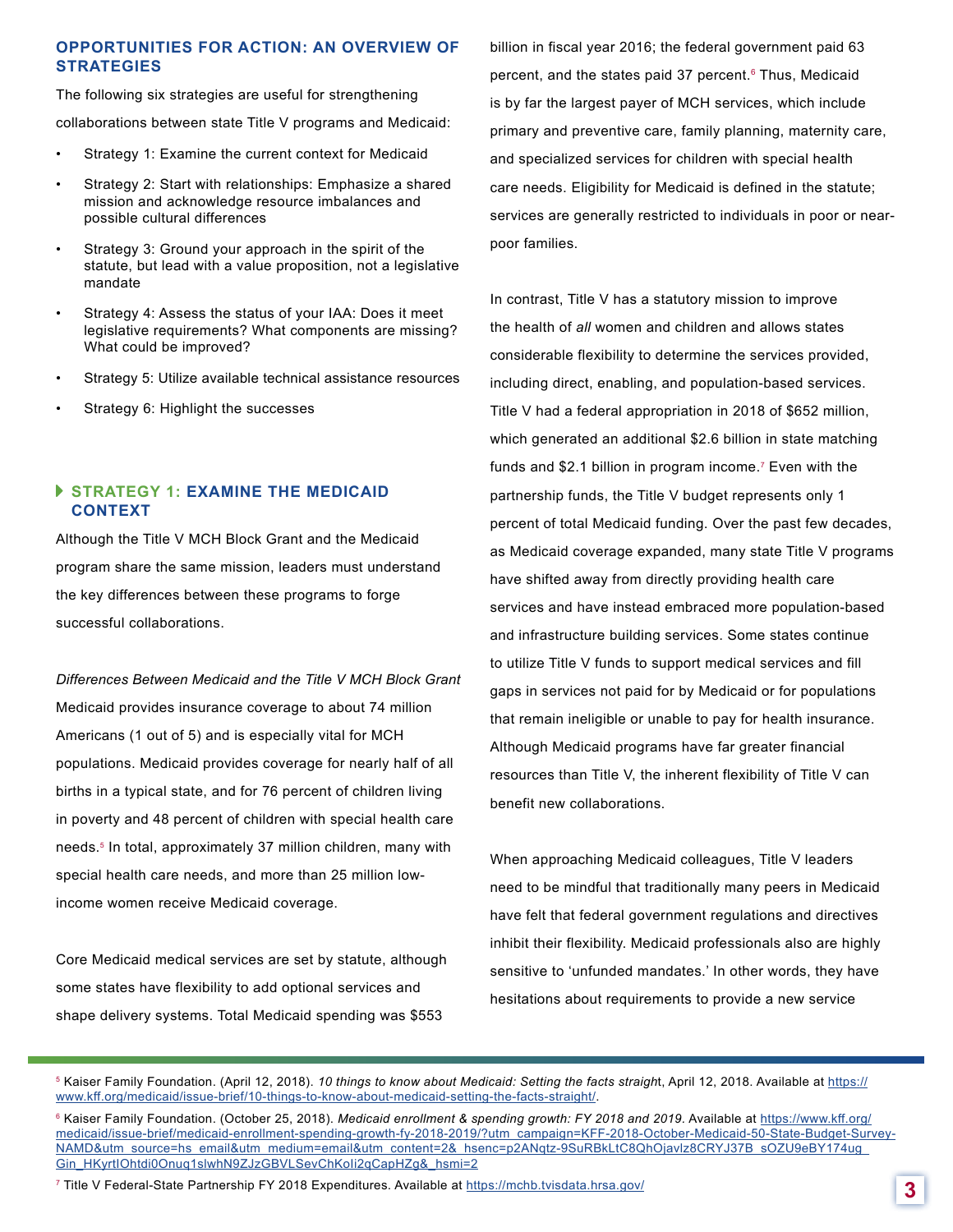without the provision of new resources. Some also report feeling at times that other public health peers perceive the Medicaid program as having unlimited resources to address public health goals. In reality, Medicaid often has substantial budgetary constraints.

## **STRATEGY 2: START WITH RELATIONSHIPS: EMPHASIZING A SHARED MISSION AND ACKNOWLEDGING RESOURCE IMBALANCES AND POSSIBLE CULTURAL DIFFERENCES**

Getting to know the right leaders in the Medicaid program can be challenging due to the size, turnover, and competing demands of agency staff. Similar to public health agencies that are sometimes siloed by program or population, Medicaid agencies often have different divisions for separate functions, such as outreach and enrollment, data collection and analysis, medical affairs, quality improvement, and the like. An important starting point for building relationships is to identify leaders who can pull together all of the relevant functions. Skilled collaborators do not create a perception that a collaboration is desired to simply increase Medicaid payments for MCH-related services; the focus needs to be on building a shared mission and respecting Medicaid's unique budgetary demands.

## **STRATEGY 3: GROUND YOUR APPROACH IN THE SPIRIT OF THE STATUTE – BUT LEAD WITH A VALUE PROPOSITION, NOT A LEGISLATIVE MANDATE**

Although the underpinning for collaborations between Medicaid and Title V is explicit in the authorizing statutes for both programs, Title V leaders who are having difficulty gaining traction with their IAAs should consider crafting a softer approach. Opening a request to Medicaid with the statement that they are "required" to collaborate and produce an IAA can undermine the concept that collaborations ideally are entered into freely by both parties, both of which fully understand the expected mutual benefits. Title V leaders have recently reported that beginning a dialogue with a clearly defined value proposition that articulates mutual benefits

for both programs can be more effective than starting the conversation with references to the statutory requirements.

Customizing a value proposition that emphasizes the strengths in your state is also important. The value proposition can center on several of Title V's unique characteristics. Consider which of these would be best to emphasize:

- The program's broad, inclusive definition of health care that includes prevention and early intervention services
- The program's experience working with and coordinating broad networks of service providers and public health experts
- The program's experience with surveillance of health status and data systems in place to collect and monitor data
- Knowledge of services that insurance plans do not cover as well as services for Medicaid beneficiaries with special needs
- Leadership experience with performance guidelines, such as the *Bright Futures Guidelines for Health Supervision of Infants, Children, and Adolescents* that directly relate to the EPSDT services required by Medicaid
- A deep and enriching history of fostering family engagement and leadership.

### **STRATEGY 4: ASSESS THE STATUS OF YOUR INTERAGENCY AGREEMENT**

Does it reflect your current mutual needs? When was it last revised? Does it include the elements addressed in the statutes and regulations? What is missing? What could be improved? The Title V and XIX statutes and regulations enumerate 12 main areas that should be included in an IAA:

- Objectives and responsibilities
- Services provided by each agency
- Cooperative relationships
- Services provided by local agencies
- Identification and outreach
- Reciprocal relationships
- Coordination of plans
- Reimbursement
- Reporting and sharing data
- Review
- Liaison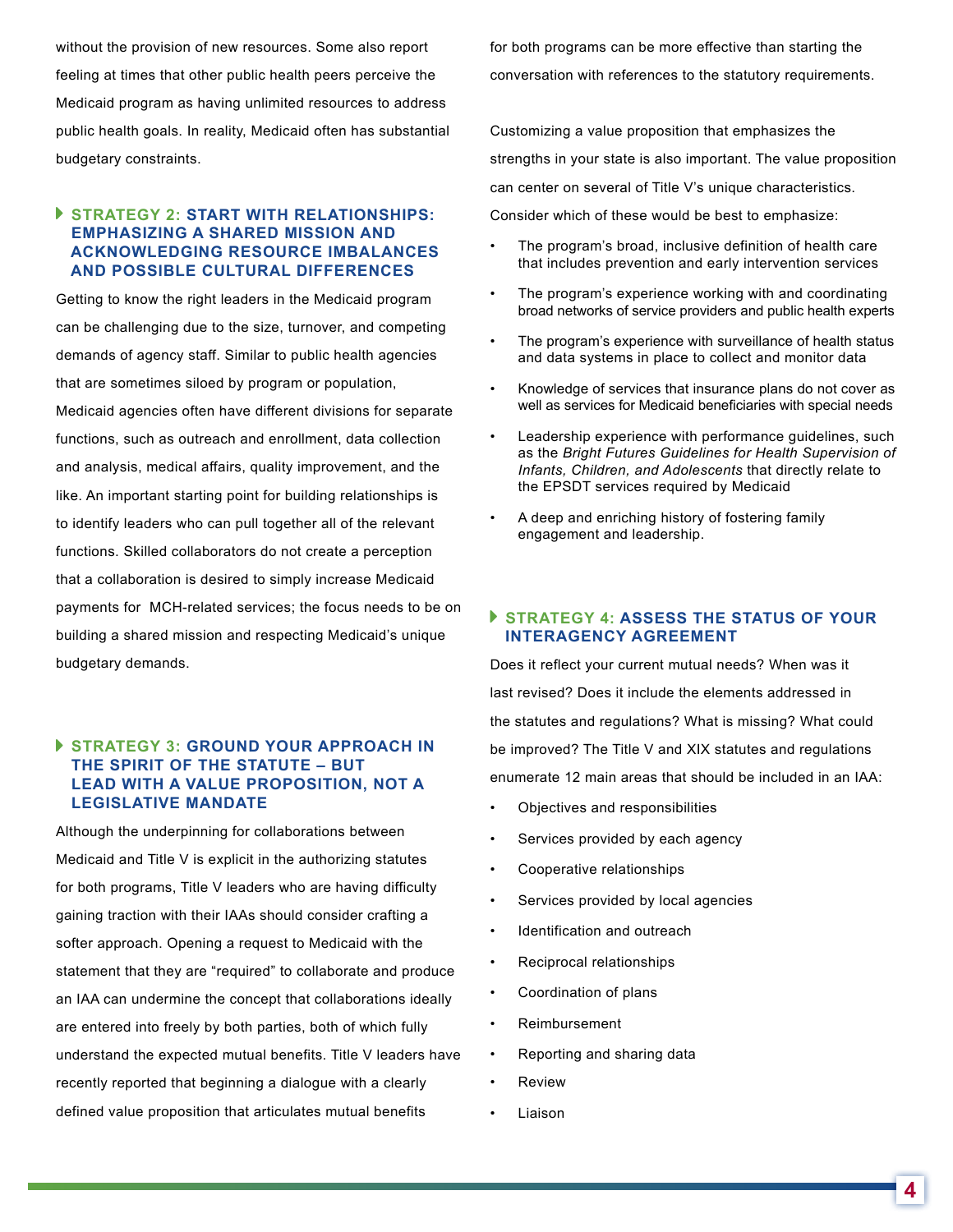## **STRATEGY 5: UTILIZE AVAILABLE TECHNICAL ASSISTANCE RESOURCES**

Several helpful resources are online; most are conveniently centralized in a toolkit by the National Center for Education in Maternal and Child Health's library at [https://www.mchlibrary.](https://www.mchlibrary.org/IAA/index.php) [org/IAA/index.php](https://www.mchlibrary.org/IAA/index.php).

This toolkit supplements an environmental scan of state IAAs of Title V and Medicaid programs and supports the report entitled *State MCH-Medicaid Coordination: A Review of Title V and Title XIX Interagency Agreements, 2nd edition*. The toolkit includes access to the final report; full-text, current IAAs (collected from the MCH Title V Block Grant fiscal year 2016 application/fiscal year 2014 annual reports); and the 36 IAAs used in the scan, a searchable database, recommendations, and additional resources.

A recent (2017) report by the National Academy for State Health Policy also provides a series of suggested strategies for strengthening Title V/Medicaid partnerships, including:

- Complete an assessment of current state health care activities and MCH programs to identify areas for coordination and collaboration
- Examine the status of the partnership and possible strategies to enhance a culture of collaboration within and across both programs if needed
- Monitor state health care delivery and payment reforms for potential new and emerging opportunities for Title V and Medicaid collaboration
- Consider including specific content within the IAA to formalize and strengthen descriptions and plans for coordination and collaboration on shared priorities as follows:
- Envision the IAA as a tool to support cross-agency coordination and collaboration and the priorities of both agencies
- Document the roles and responsibilities for each of the agencies
- Describe how joint activities will be planned and implemented
- Establish ongoing activities to maintain strong crossagency communication
- Designate individuals responsible for maintaining communication across the agencies
- Select individuals responsible for ensuring tasks that require collaboration and coordination take place and the terms of the agreement are met
- Describe how each agency will identify potential eligible individuals and support cross-agency referrals
- Include information on the use of and exchange of data to support both agencies
- Include a plan for the periodic joint review of the agreement
- Ensure the IAA is clearly written and accessible at all times to all involved parties $8$

# **STRATEGY 6: HIGHLIGHT THE SUCCESSES**

Success breeds success. Sharing stories of even small progress with key leaders and stakeholders can build momentum for additional collaborations.

The following case studies illustrate collaboration success stories.

**5** <sup>8</sup> National Academy for State Health Policy. (2017). Strengthening the Title V-Medicaid Partnership: Strategies to support the development of robust *interagency agreements between Title V and Medicaid*. Available at https://nashp.org/wp-content/uploads/2017/04/Strengthening-the-Title-V-Updated.pdf.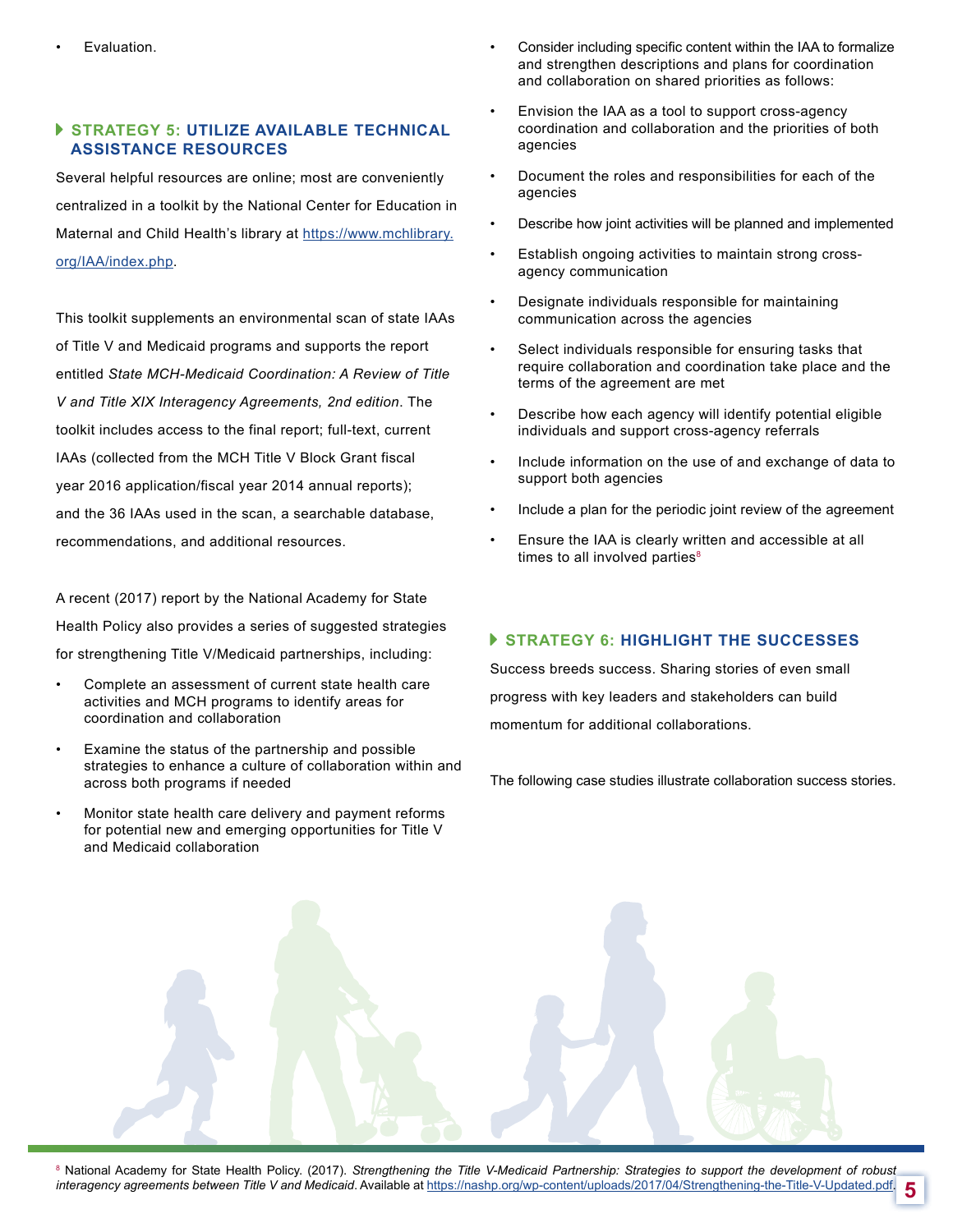# **CASE STUDIES: COLLABORATING IN AN EVOLVING SYSTEM IN WEST VIRGINIA**

Title V MCH Director for West Virginia, Jim Jeffries, says that collaborating with Medicaid is a joy "99 percent of the time." Although he was only recently appointed West Virginia's Director of the Office of Maternal, Child and Family Health, Jeffries brings more than 20 years of relevant experience, including prior service as the state's Children and Youth with Special Health Care Needs (CYSCHN) Director, as well as a five-year stint operating the HealthCheck Program, which is West Virginia's version of Medicaid's Early and Periodic Screening, Diagnostic, and Treatment (EPSDT) program.

Like many state Title V programs, West Virginia has shifted away from paying for clinical services and instead is focusing on quality assurance. Jeffries describes this shift as core to the Title V mission, in addition to care coordination and family engagement. Another common theme has been adapting to the Medicaid program's shift to managed care. Jeffries acknowledges that one of the greatest benefits of Title V collaboration with Medicaid has been the enhanced quality of care for CYSHCN populations. In West Virginia, managed care companies receive a higher payment per member, per month for children with special health care needs who participate in Title V Block grant programs. Consequently, the Title V and Medicaid programs work together to set a higher

bar of accountability for health plans by including contract provisions that set expectations for better service utilization and care coordination.

# *Components of the West Virginia's Interagency Agreement and MOU that Lead to Success*

West Virginia uses an interagency agreement (IAA) to guide the Title V/Medicaid coordination, and renews this agreement annually. The Medicaid Commissioner, State Health Officer, and a representative of the state's Office of Nutrition Services must also sign the agreement. The representative from the Office of Nutrition Services ensures that the Women, Infants, and Children (WIC) program is integral to the MCH system. Although the IAA is vague in some places, the agreement helps the programs jointly develop policies and health programs that meet national standards of practice. Consequently, the purchase of service provider agreement between the State of West Virginia's Medicaid program and each managed care organization (MCO) requires a formal memorandum of understanding (MOU) with West Virginia's Title V agency to implement coordination strategies to better serve children under the age of 21, including individuals with special health care needs who are eligible for Medicaid managed care services. This MOU requires that managed

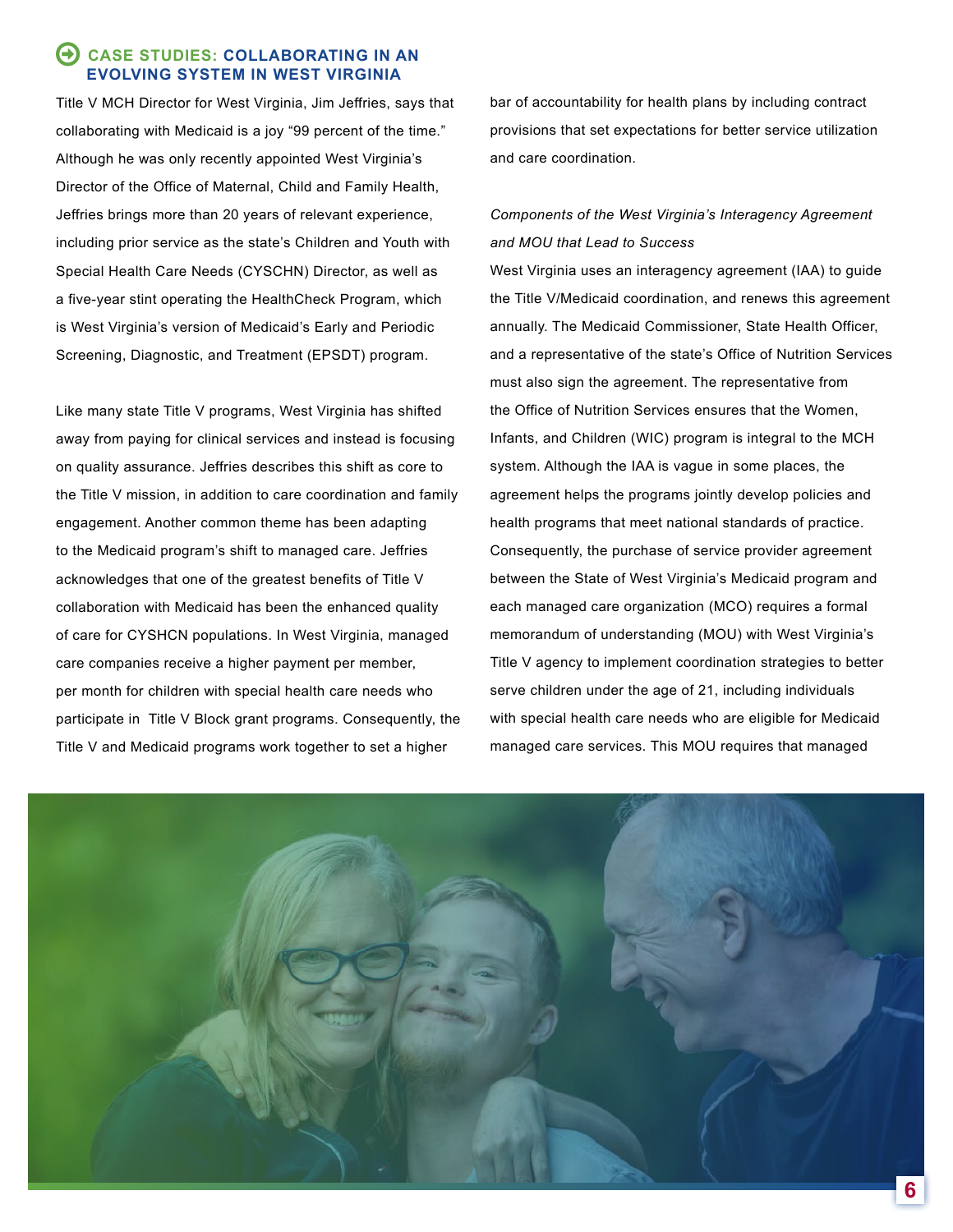care organizations collaborate with the Title V agency care coordinators to share plans of care for children with special health care needs and also share data necessary to improve service delivery and improved outcomes.

Additional focus areas include conducting quality reviews, utilizing the [National Standards for Systems of Care for](http://www.amchp.org/programsandtopics/CYSHCN/projects/NationalStandards/Pages/default.aspx) [CYSHCN](http://www.amchp.org/programsandtopics/CYSHCN/projects/NationalStandards/Pages/default.aspx), and promoting medical home and well child visits. Jeffries says that they use the IAA to assure that managed care organizations are making all reasonable efforts to follow established plans of care. The IAA also uniquely requires that Title V staff have the opportunity to review and suggest language for all Medicaid contracts with managed care organizations.

#### *Successes and Challenges*

Jeffries cites a few benefits of their collaboration. One is that the Title V program is utilizing the Medicaid programs' fiscal agent to process Title V claims for CYSHCN services. Another is that a joint effort makes it easier to ensure that families needing medical foods experience no gaps in meeting their needs. Jeffries notes that language in the EPSDT allows for Medicaid to pay for most medical foods, except for supplements, in which case Title V fills the gap. Roughly \$300,000 a year is paid for supplements with Title V funds.

The only real challenge Jeffries recalls in his years of working with Medicaid related to communication issues, saying that the flow of information about transitioning people receiving SSI to managed care "was not all it could have been." However, he notes that their Title V expertise in family engagement helped. Overall, Jeffries describes the Title V/ Medicaid relationship as a valued partnership since day one. Having the health department and Medicaid agency located in the same building enhances the partnership. "We see each other in the elevator," Jeffries says, and having a designated liaison helps as well.

#### *Tips for Other Title V Leaders*

Jeffries offers the following advice to other Title V leaders who are contemplating how to strengthen collaborations with Medicaid:

- *1. Tactfully* demonstrate to Medicaid leaders that they are legally required to work together to serve the programs' common interests. "This can be overplayed," Jeffries notes, so being able to articulate the value proposition from both perspectives—Title V and Medicaid—is very important." In West Virginia, he says, that value proposition is clear to Medicaid and Title V, and is now being confirmed with managed care organizations as well.
- 2. Build the collaboration on trust, credibility, and experience. "Medicaid partners need to know that you are not out to squeeze their budget," he says. "You need to respect also that the programs have different missions and regulatory requirements."
- 3. Finally, Jeffries says "….it's very important to reach consensus with Medicaid partners on the concept of a medical home. The Title V agency should not simply concede the medical home as just a primary care practice; rather, the Title V agency must advocate for defining medical home as both a setting and a team approach to providing comprehensive health care (especially for CYSHCN)."

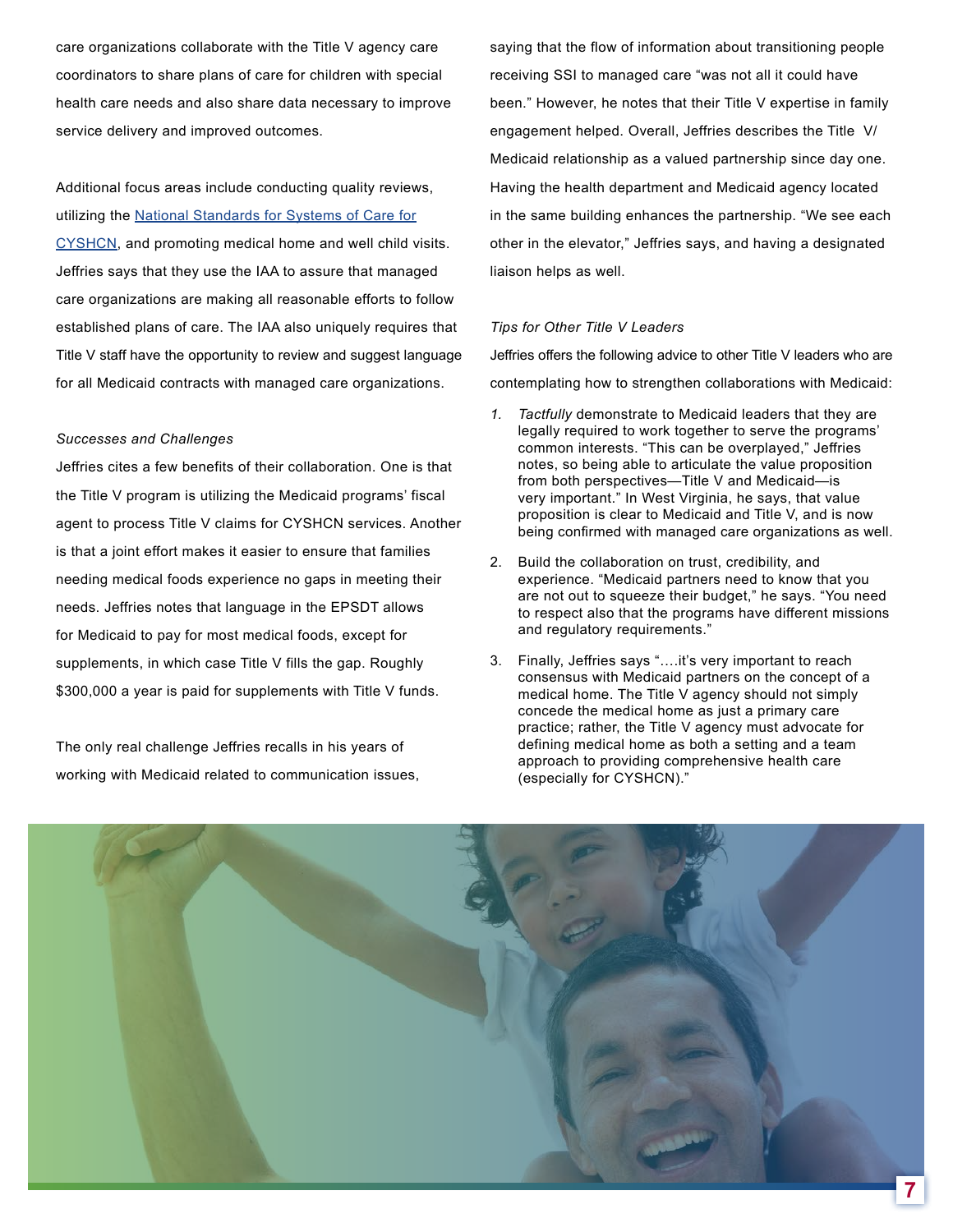# **CASE STUDIES: WISCONSIN BOUNDARY SPANNERS INTEGRATE TITLE V AND MEDICAID**

Jody Brassfield worked for several years in the Wisconsin Medicaid Adult Long-Term Care program before becoming the Family Health section chief in the state's Public Health Division. Being a boundary spanner between these worlds, Brassfield brought a keen sense of the nuances of Medicaid to his new role. He assessed the state's IAA between the Title V and Medicaid programs and found several strengths, including a clearly defined process for both programs to make suggestions for new issues or projects to be added or removed. Sharon Fleishfresser, the state's CYSHCN medical director, agrees with these strengths, noting that many strengths of the current agreement were incorporated by studying other states' IAA's and learning at AMCHP meetings from others how they fared using these agreements.

Brassfield says the state's agreement is driven by the legislative requirements and includes a strong focus on the state's priority of reducing infant mortality and related work to improve prenatal care and data sharing. Fleishfresser notes that additional components of the IAA are reviewing discrete CYSHCN issues related to Supplemental Security Income (SSI) determinations. A collaboration has emerged from this, which utilizes Title V to provide information to families determined ineligible for SSI benefits. The Title V program also helps link them to other available services. Fleishfresser says that, outside of the IAA, the state also convenes a workgroup on a complex care Medicaid benefit for CYSHCN and is seeking new service improvement opportunities. This work benefits from relationships forged through the IAA.

Brassfield adds that the state's IAA in some places seems to be a bit too rigid and imposes unnecessary administrative burdens (e.g., a clause that limited the agreement to two years). He says rather than scrambling every two years to renew the current agreement, he and his colleagues are working to make the agreement evergreen. Their vision is to strike a balance between accountability and flexibility, with the hope that conducting regular check-ins through quarterly meetings can keep them on track. Both Brassfield and Fleishfresser credit the professionalism of the Medicaid program's contract and procurement staff for taking the lead in developing an agenda and facilitating effective meetings.

Fleishfresser and Brassfield say that the greatest value for MCH populations in Wisconsin has flowed from their collaboration's efforts to revitalize a state Medicaid prenatal care coordination (PNCC) benefit, for which there had been a decline in utilization. The state's need to address infant mortality and the contributing factor of prematurity led to a new urgency to promote the PNCC benefit. Brassfield says that leading with a message that increasing utilization of this benefit reduces the state's neonatal intensive care unit costs in the long term was a critical factor in the Medicaid program's enhanced promotion of the benefit. The Title V program now helps administer the prenatal benefit and is helping to document the projected return on investment as part of its planned evaluation. The Title V MCH program provides training and technical assistance to regional PNCC networks to improve quality assurance. They have also facilitated